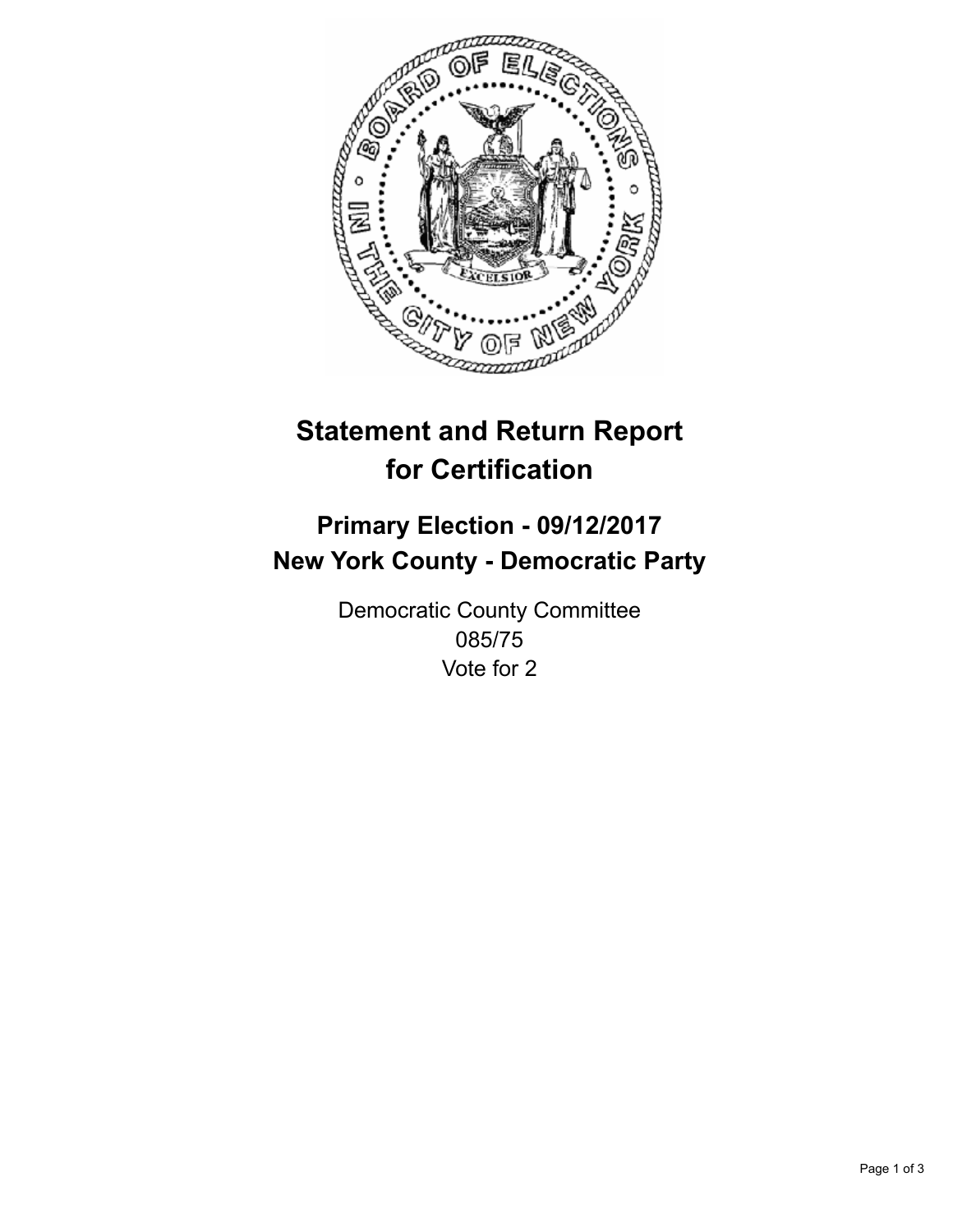

## **Assembly District 75**

| <b>PUBLIC COUNTER</b>                                    | 59 |
|----------------------------------------------------------|----|
| MANUALLY COUNTED EMERGENCY                               | 0  |
| ABSENTEE / MILITARY                                      | 5  |
| AFFIDAVIT                                                | 0  |
| <b>Total Ballots</b>                                     | 64 |
| Less - Inapplicable Federal/Special Presidential Ballots | 0  |
| <b>Total Applicable Ballots</b>                          | 64 |
| <b>JAMES R. MCMANUS</b>                                  | 33 |
| <b>TRACY WESTMORELAND</b>                                | 29 |
| ANTHONY J. HAYES                                         | 6  |
| <b>Total Votes</b>                                       | 68 |
| Unrecorded                                               | 60 |